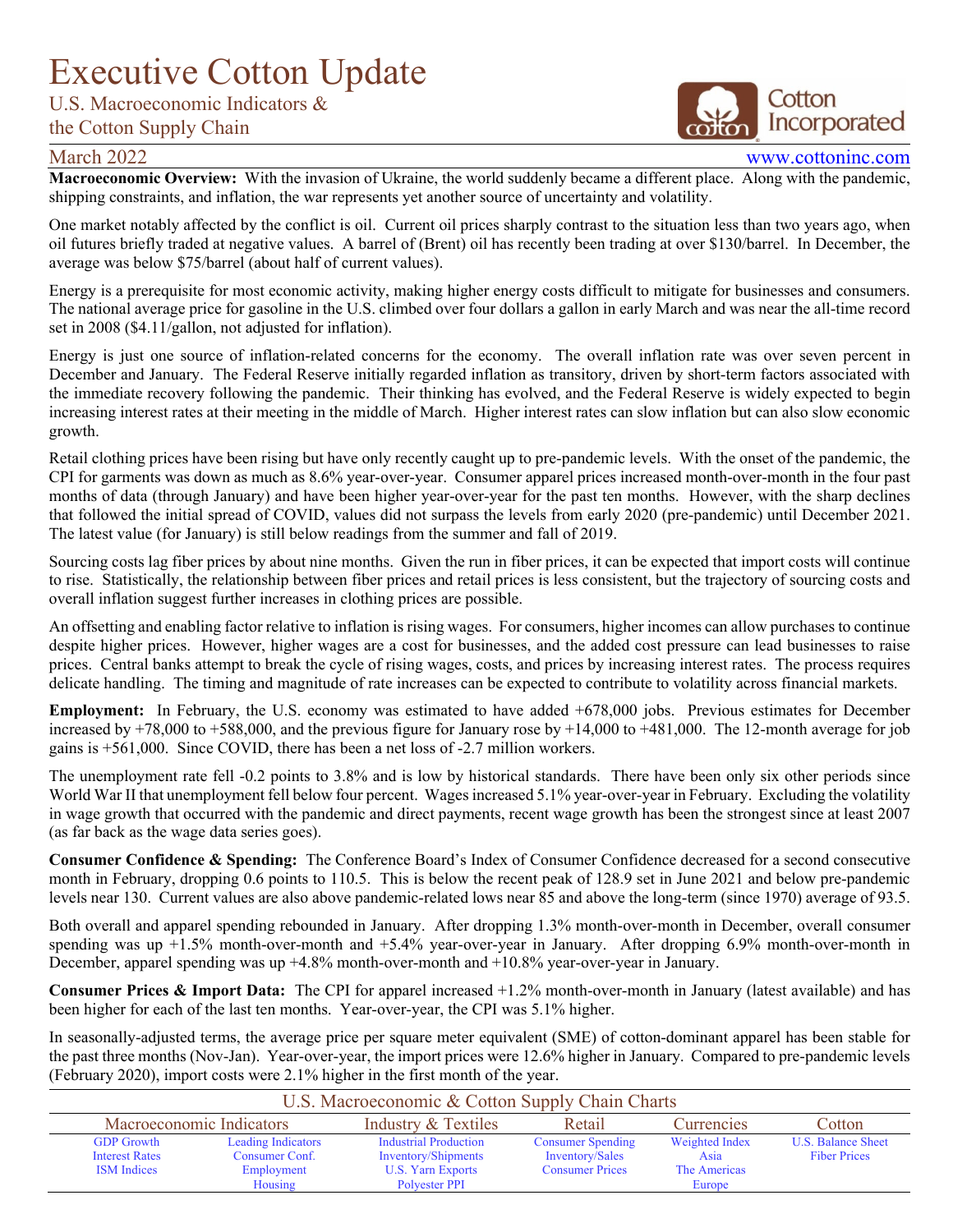## Executive Cotton Update

#### U.S. Macroeconomic Indicators & Cotton Prices March 2022



#### **Macroeconomic Data**

| <b>Quarterly Data</b>                                     |        |        | <b>Recent Averages</b> |         |          | <b>Values in Recent Quarters</b> |                 |                                |                                   |
|-----------------------------------------------------------|--------|--------|------------------------|---------|----------|----------------------------------|-----------------|--------------------------------|-----------------------------------|
|                                                           | 5-year | 1-year | 6-month                | 3-month | Q2:2021  | Q3:2021                          | Q4:2021         | Unit                           | Source                            |
| Growth in US Real GDP                                     | 2.7%   | 5.6%   | 4.7%                   | 7.0%    | 6.7%     | 2.3%                             | 7.0%            | % Chg. Quarter/Quarter         | Department of Commerce            |
| Macroeconomic Series with Latest Data for February        |        |        | <b>Recent Averages</b> |         |          | <b>Values in Recent Months</b>   |                 |                                |                                   |
|                                                           | 5-year | 1-year | 6-month                | 3-month | December | January                          | February        |                                |                                   |
| ISM Index of Manufacuring Activity                        | 56.2   | 60.3   | 59.5                   | 58.3    | 58.8     | 57.6                             | 58.6            | Index                          | Institute for Supply Management   |
| ISM Index of Non-Manufacturing Activity                   | 57.7   | 62.6   | 62.7                   | 59.6    | 62.3     | 59.9                             | 56.5            | Index                          | Institute for Supply Management   |
| <b>Consumer Confidence</b>                                | 118.4  | 116.0  | 111.7                  | 112.3   | 115.2    | 111.1                            | 110.5           | Index                          | The Conference Board              |
| Change in Non-Farm Payrolls                               | 76.4   | 556.0  | 582.5                  | 582.3   | 588      | 481                              | 678             | Thousands of jobs              | <b>Bureau of Labor Statistics</b> |
| <b>Unemployment Rate</b>                                  | 5.1%   | 5.0%   | 4.2%                   | 3.9%    | 3.9%     | 4.0%                             | 3.8%            | Rate                           | <b>Bureau of Labor Statistics</b> |
| <b>US Interest Rates</b>                                  |        |        |                        |         |          |                                  |                 |                                |                                   |
| <b>Federal Funds</b>                                      | 1.1%   | 0.1%   | 0.1%                   | 0.1%    | 0.1%     | 0.1%                             | 0.1%            | Interest rate                  | <b>Federal Reserve</b>            |
| 10-year Treasury Bill                                     | 1.9%   | 1.6%   | 1.6%                   | 1.7%    | 1.5%     | 1.8%                             | 1.9%            | Interest rate                  | <b>Federal Reserve</b>            |
| <b>Macroeconomic Series with Latest Data for January</b>  |        |        | <b>Recent Averages</b> |         |          | <b>Values in Recent Months</b>   |                 |                                |                                   |
|                                                           | 5-year | 1-year | 6-month                | 3-month | November | December                         | January         | Unit                           | Source                            |
| Index of Leading Economic Indicators                      | 109.9  | 117.0  | 119.1                  | 119.9   | 120.0    | 120.0                            | 119.6           | Index                          | The Conference Board              |
| <b>Housing Starts</b>                                     | 13.6   | 16.0   | 16.2                   | 1.7     | 1.7      | 1.7                              | 1.6             | Annual pace, millions of units | Department of Commerce            |
| <b>Existing Home Sales</b>                                | 5.6    | 6.1    | $6.2$                  | 6.3     | 6.3      | 6.1                              | 6.5             | Annual pace, millions of units | National Association of Realtors  |
| <b>Industrial &amp; Textile Data</b>                      |        |        |                        |         |          |                                  |                 |                                |                                   |
| Industrial & Textile Series with Latest Data for January  |        |        | <b>Recent Averages</b> |         |          | <b>Values in Recent Months</b>   |                 |                                |                                   |
|                                                           | 5-year | 1-year | 6-month                | 3-month | November | December                         | January         | Unit                           | Source                            |
| <b>US Industrial Production</b>                           | 100.2  | 100.5  | 101.6                  | 102.5   | 101.2    | 102.1                            | 103.5           | Index, 2002=100                | <b>Federal Reserve</b>            |
| Polyester Fiber PPI                                       | 107.7  | 121.6  | 131.4                  | 135.0   | 135.5    | 132.5                            | 137.1           | Index, December 2003=100       | <b>Bureau of Labor Statistics</b> |
| Industrial & Textile Series with Latest Data for December |        |        | <b>Recent Averages</b> |         |          | <b>Values in Recent Months</b>   |                 |                                |                                   |
|                                                           | 5-year | 1-year | 6-month                | 3-month | October  | November                         | <b>December</b> | Unit                           | Source                            |
| Bale Equivalence of US Cotton Yarn & Fabric Exports       | 3.2    | 2.6    | 2.5                    | 2.4     | 2.3      | 2.3                              | 2.6             | million 480lb bales            | <b>USDA ERS</b>                   |

| Industrial & Textile Series with Latest Data for January | <b>Recent Averages</b> |       |         |         |          | <b>Values in Recent Months</b> |          |       |                        |
|----------------------------------------------------------|------------------------|-------|---------|---------|----------|--------------------------------|----------|-------|------------------------|
|                                                          | s-vear                 | -vear | 6-month | 3-month | November | December                       | Januarv  |       | Unit<br>Source         |
| US Textile Mill Inventory/Shipments Ratio                | 1.39                   |       |         | 1.41    | 1.41     | 1.40                           | $\pm .4$ | Ratio | Department of Commerce |

**Retail Data**

| netali Data                                       |         |                                                                 |       |       |        |       |                                |       |                  |                                   |
|---------------------------------------------------|---------|-----------------------------------------------------------------|-------|-------|--------|-------|--------------------------------|-------|------------------|-----------------------------------|
| <b>Retail Series with Latest Data for January</b> |         | <b>Recent Averages</b>                                          |       |       |        |       | <b>Values in Recent Months</b> |       |                  |                                   |
|                                                   | 5-year  | 3-month<br>November<br>December<br>January<br>1-vear<br>6-month |       | Unit  | Source |       |                                |       |                  |                                   |
| US Real Consumer Spending                         |         |                                                                 |       |       |        |       |                                |       |                  |                                   |
| All Goods and Services                            | 2.4%    | 8.8%                                                            | 6.7%  | 6.6%  |        | 7.4%  | 6.9%                           | 5.4%  | % Chg. Year/Year | Department of Commerce            |
| Clothing                                          | 7.5%    | 32.7%                                                           | 16.4% | 15.7% |        | 19.6% | 16.8%                          | 10.8% | % Chg. Year/Year | Department of Commerce            |
| <b>Consumer Price Indices</b>                     |         |                                                                 |       |       |        |       |                                |       |                  |                                   |
| Overall                                           | 2.5%    | 5.2%                                                            | 6.4%  | 7.2%  |        | 6.8%  | 7.1%                           | 7.5%  | % Chg Year/Year  | <b>Bureau of Labor Statistics</b> |
| Clothing                                          | $-1.0%$ | 2.9%                                                            | 4.4%  | 5.3%  |        | 5.1%  | 5.6%                           | 5.1%  | % Chg. Year/Year | Bureau of Labor Statistics        |

| Retail Series with Latest Data for January | <b>Recent Averages</b> |        |         |         |          | <b>Values in Recent Months</b> |          |       |                        |
|--------------------------------------------|------------------------|--------|---------|---------|----------|--------------------------------|----------|-------|------------------------|
|                                            | 5-vear                 | .-vear | 6-month | 3-month | November | December                       | Januarv  | Unit  | Source                 |
| Retail Inventory/Sales Ratio               |                        |        |         |         |          |                                |          |       |                        |
| Clothing and Clothing Accessory Stores     |                        |        |         |         |          |                                |          | Ratio | Department of Commerce |
| <b>Department Stores</b>                   | .                      |        |         |         |          |                                | <u>.</u> | Ratio | Department of Commerce |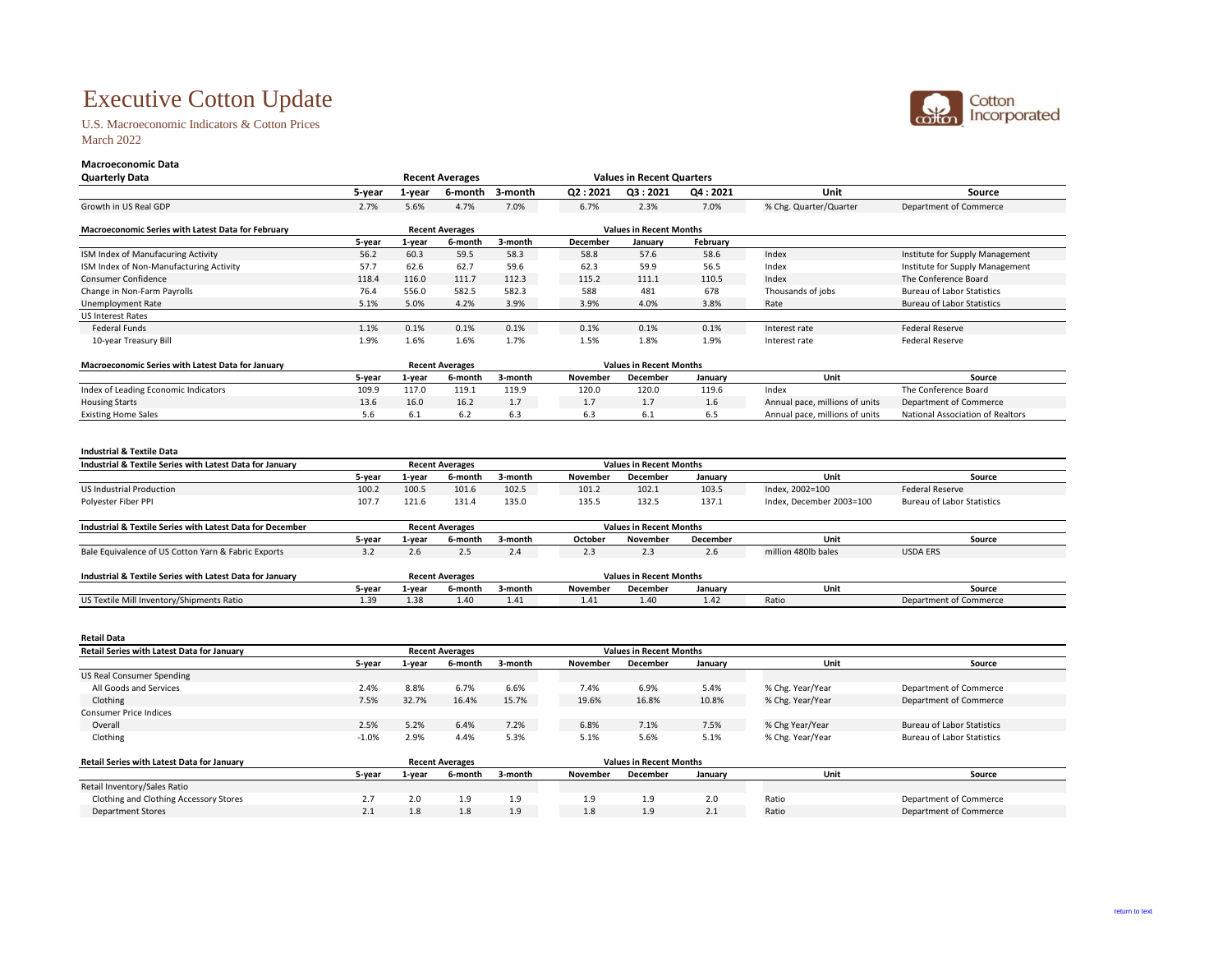## Executive Cotton Update

Daily Cotton Price and Currency Data March 2022



| Daily Cotton Price Data              |        |                        | <b>Recent Averages</b> |         |                 | <b>Averages over Recent Months</b> |          |                            |                        |
|--------------------------------------|--------|------------------------|------------------------|---------|-----------------|------------------------------------|----------|----------------------------|------------------------|
|                                      | 5-year | 1-year                 | 6-month                | 3-month | December        | January                            | February | Unit                       | Source                 |
| NY Nearby                            | 77.6   | 99.6                   | 112.3                  | 117.2   | 107.9           | 119.3                              | 124.2    | cents/pound                | ICE                    |
| A Index                              | 86.9   | 108.7                  | 123.1                  | 130.3   | 120.0           | 132.3                              | 138.4    | cents/pound                | Cotlook                |
| <b>Daily Currency Data</b>           |        | <b>Recent Averages</b> |                        |         |                 | <b>Averages over Recent Months</b> |          |                            |                        |
|                                      | 5-year | 1-year                 | 6-month                | 3-month | <b>December</b> | January                            | February | Unit                       | Source                 |
| Dollar Trade Weighted Exchange Index | 114.2  | 115.6                  | 114.8                  | 115.5   | 116.3           | 115.1                              | 115.0    | Index, January 1997=100    | <b>Federal Reserve</b> |
| <b>Asian Currencies</b>              |        |                        |                        |         |                 |                                    |          |                            |                        |
| Chinese Renminbi                     | 6.70   | 6.73                   | 6.40                   | 6.37    | 6.37            | 6.37                               | 6.36     | Chinese Renminbi/US dollar | Reuters                |
| <b>Indian Rupee</b>                  | 70.63  | 72.97                  | 74.52                  | 74.82   | 75.44           | 74.31                              | 74.71    | Indian Rupee/US dollar     | Reuters                |
| Japanese Yen                         | 109.60 | 108.76                 | 113.26                 | 114.78  | 113.67          | 115.63                             | 115.06   | Japanese Yen/US dollar     | Reuters                |
| Pakistani Rupee                      | 142.52 | 159.47                 | 172.61                 | 175.95  | 176.80          | 176.60                             | 174.46   | Pakistani Rupee/US dollar  | Reuters                |
| North & South American Currencies    |        |                        |                        |         |                 |                                    |          |                            |                        |
| <b>Brazilian Real</b>                | 4.35   | 4.91                   | 5.47                   | 5.53    | 5.64            | 5.66                               | 5.29     | Brazilian Real/US dollar   | Reuters                |
| Canadian Dollar                      | 1.30   | 1.30                   | 1.26                   | 1.27    | 1.26            | 1.27                               | 1.27     | Canadian dollar/US dollar  | Reuters                |
| Mexican Peso                         | 19.82  | 20.39                  | 20.52                  | 20.72   | 21.12           | 20.44                              | 20.61    | Mexican Peso/US dollar     | Reuters                |
| <b>European Currencies</b>           |        |                        |                        |         |                 |                                    |          |                            |                        |
| <b>British Pound</b>                 | 0.76   | 0.76                   | 0.74                   | 0.74    | 0.76            | 0.74                               | 0.74     | British Pound/US dollar    | Reuters                |
| Euro                                 | 0.87   | 0.87                   | 0.87                   | 0.88    | 0.89            | 0.88                               | 0.87     | Euro/US dollar             | Reuters                |
| Swiss Franc                          | 0.96   | 0.95                   | 0.92                   | 0.92    | 0.93            | 0.92                               | 0.92     | Swiss Franc/US dollar      | Reuters                |
| Turkish Lira                         | 6.35   | 7.61                   | 11.32                  | 13.66   | 13.57           | 13.82                              | 13.60    | Turkish Lira/US dollar     | Reuters                |
|                                      |        |                        |                        |         |                 |                                    |          |                            |                        |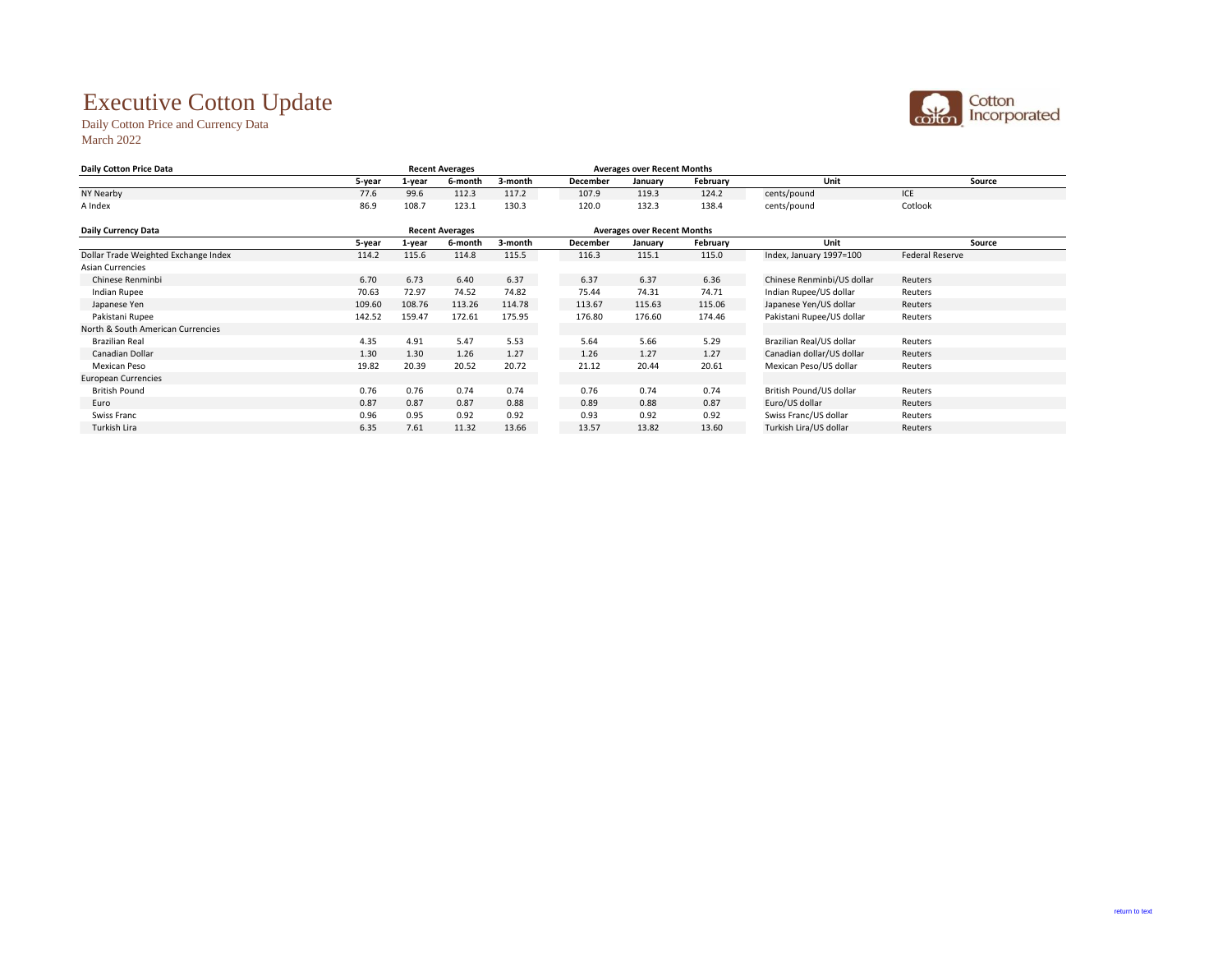<span id="page-3-0"></span>

Seasonally Adjusted Annual Rate; Source: Department of Commerce \*Based on chained 2005\$.



Source: Federal Reserve

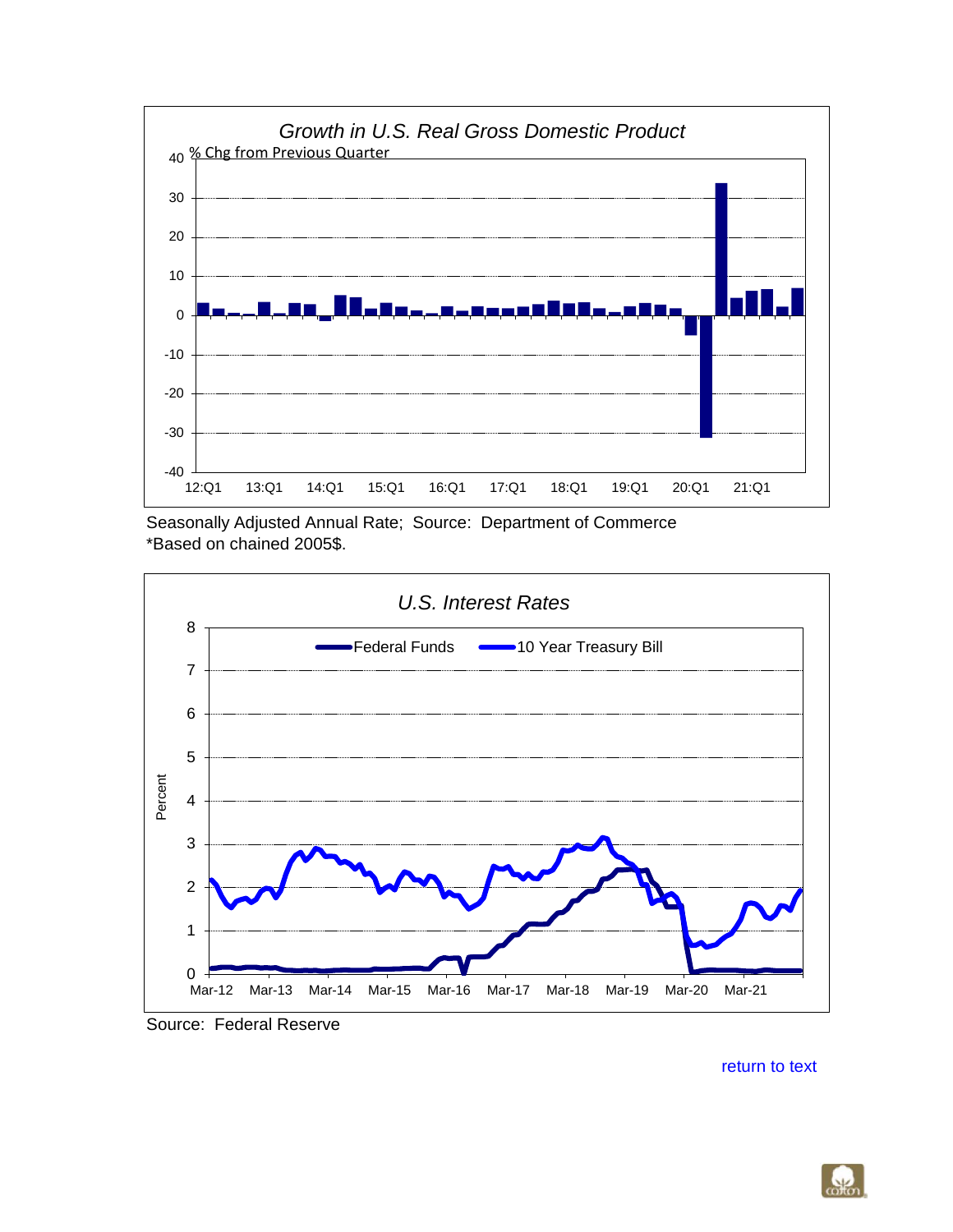<span id="page-4-0"></span>

Source: Institute for Supply Chain Management



[return to text](#page-0-0)

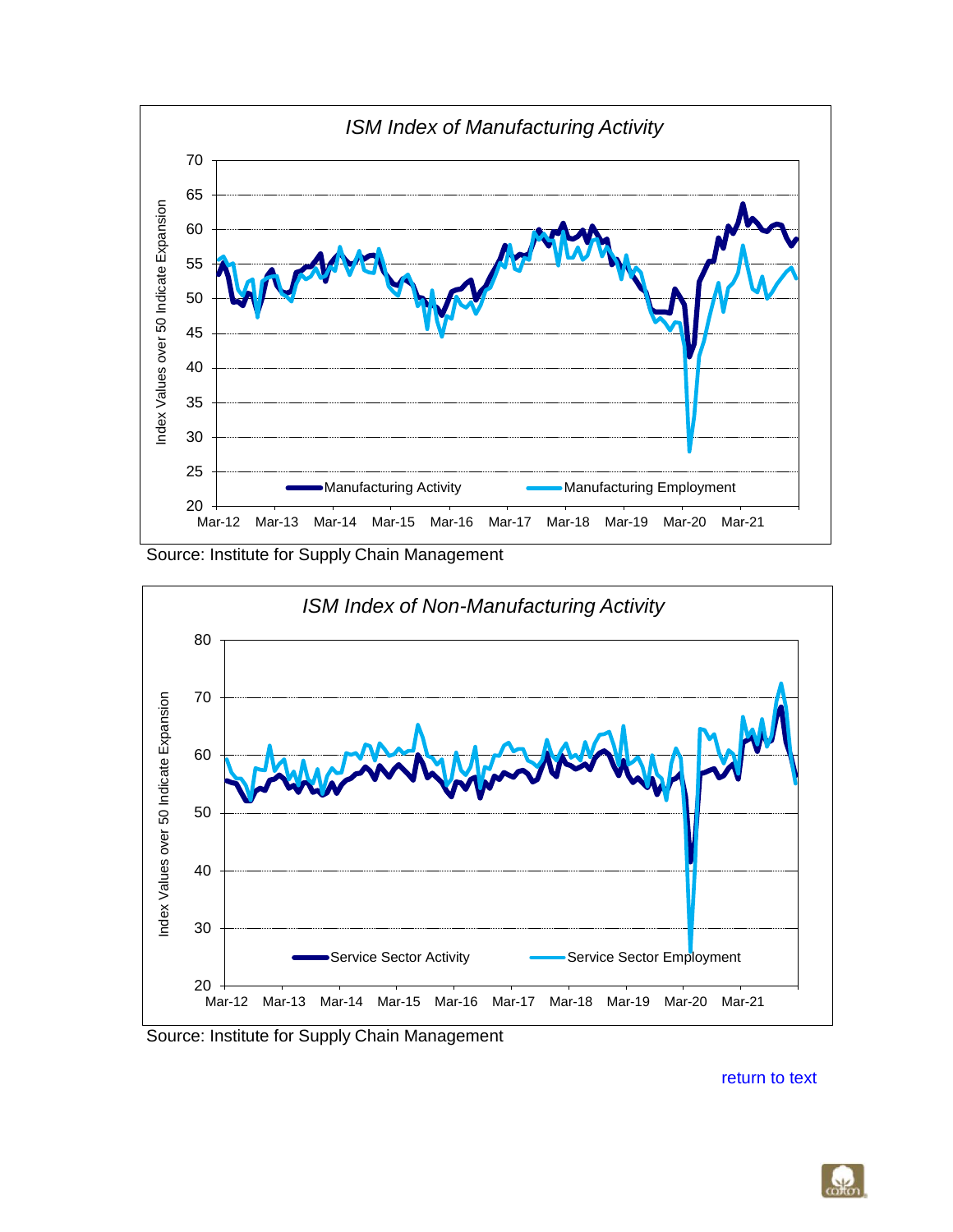<span id="page-5-0"></span>

Source: The Conference Board



Source: The Conference Board

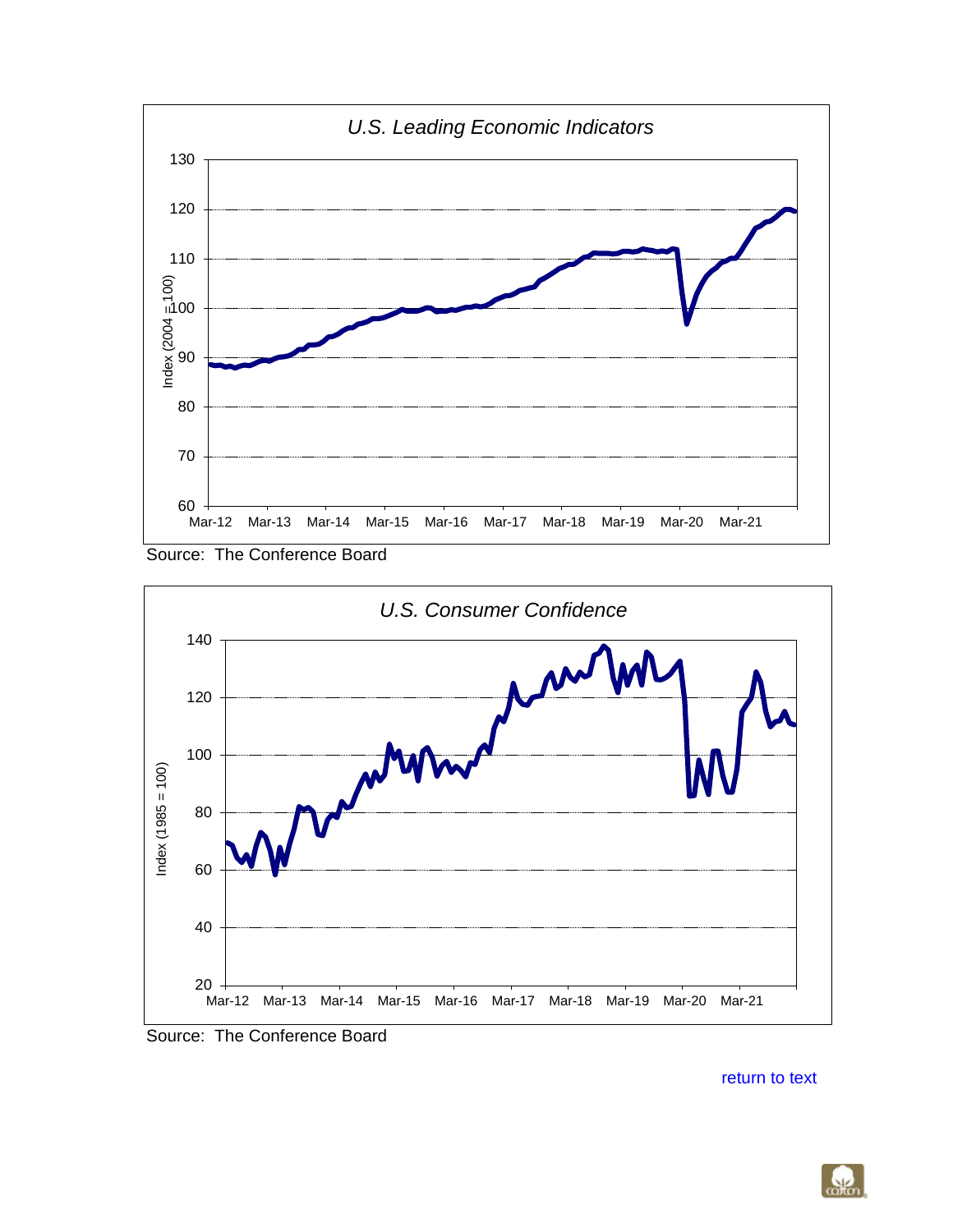<span id="page-6-0"></span>





Source: Bureau of Labor Statistics

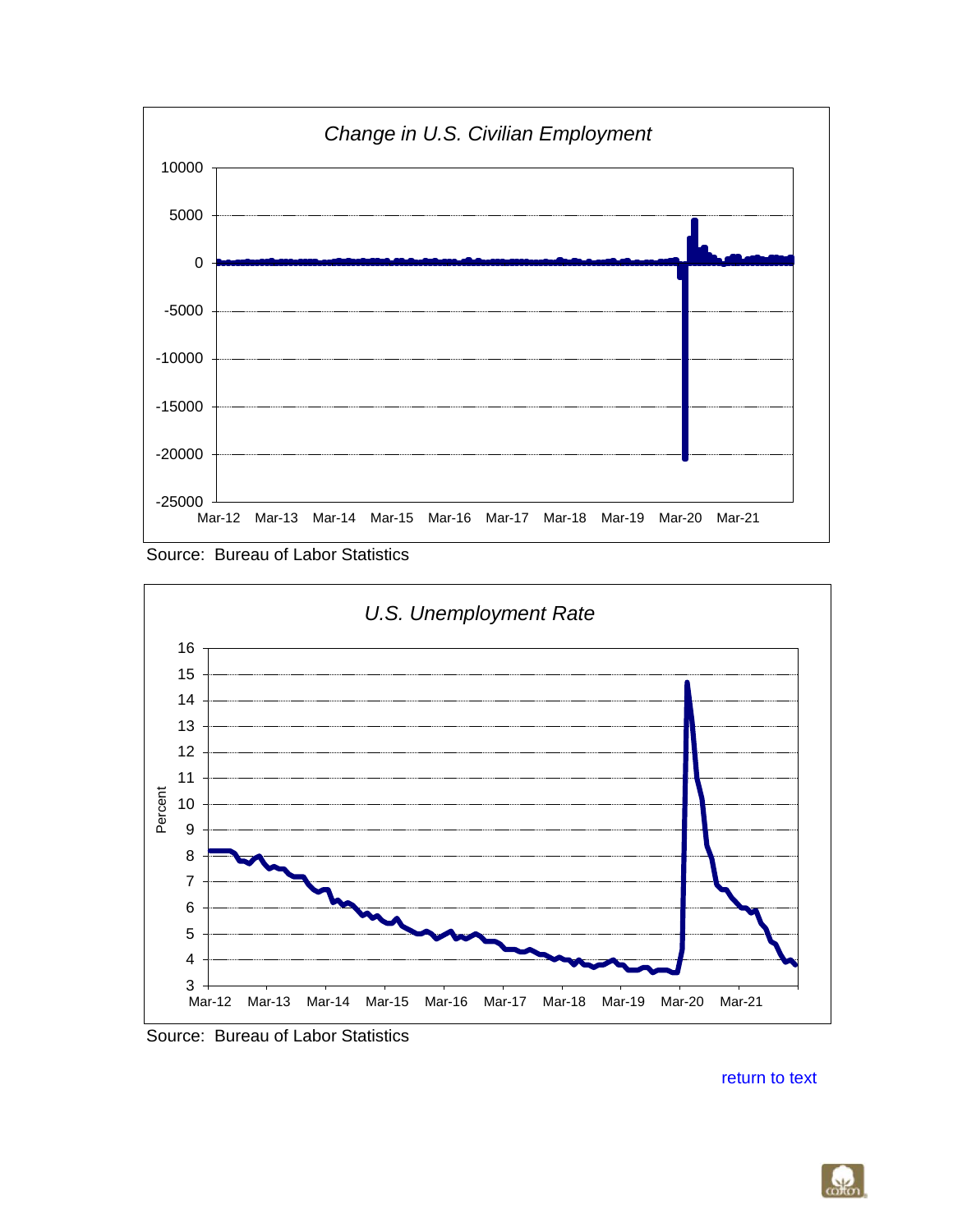<span id="page-7-0"></span>

Seasonally Adjusted Annual Rate; Source: Department of Commerce



[return to text](#page-0-0)

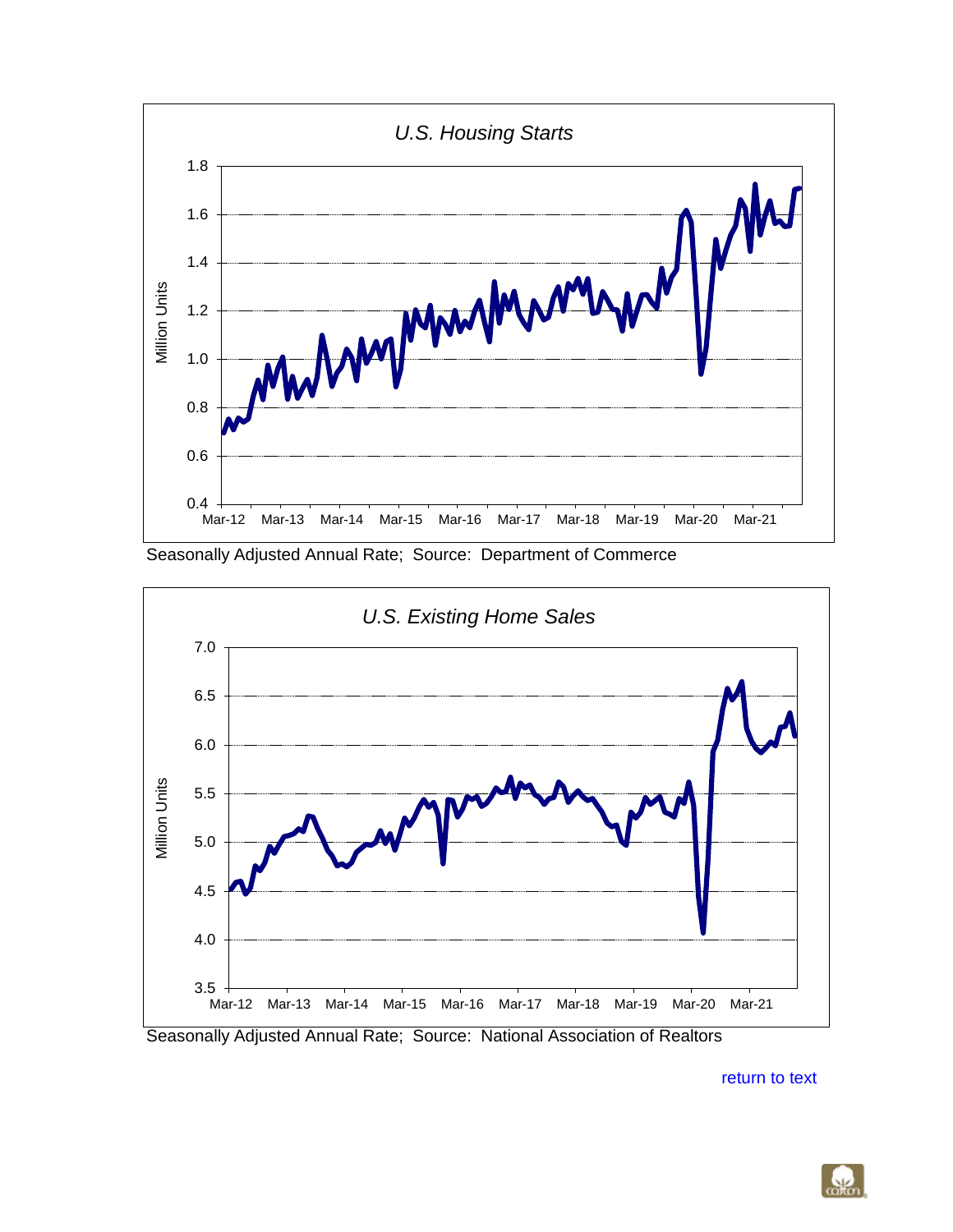<span id="page-8-0"></span>

Source: Federal Reserve. Historical data revised to 1997 baseline.



Seasonally Adjusted; Source: Department of Commerce

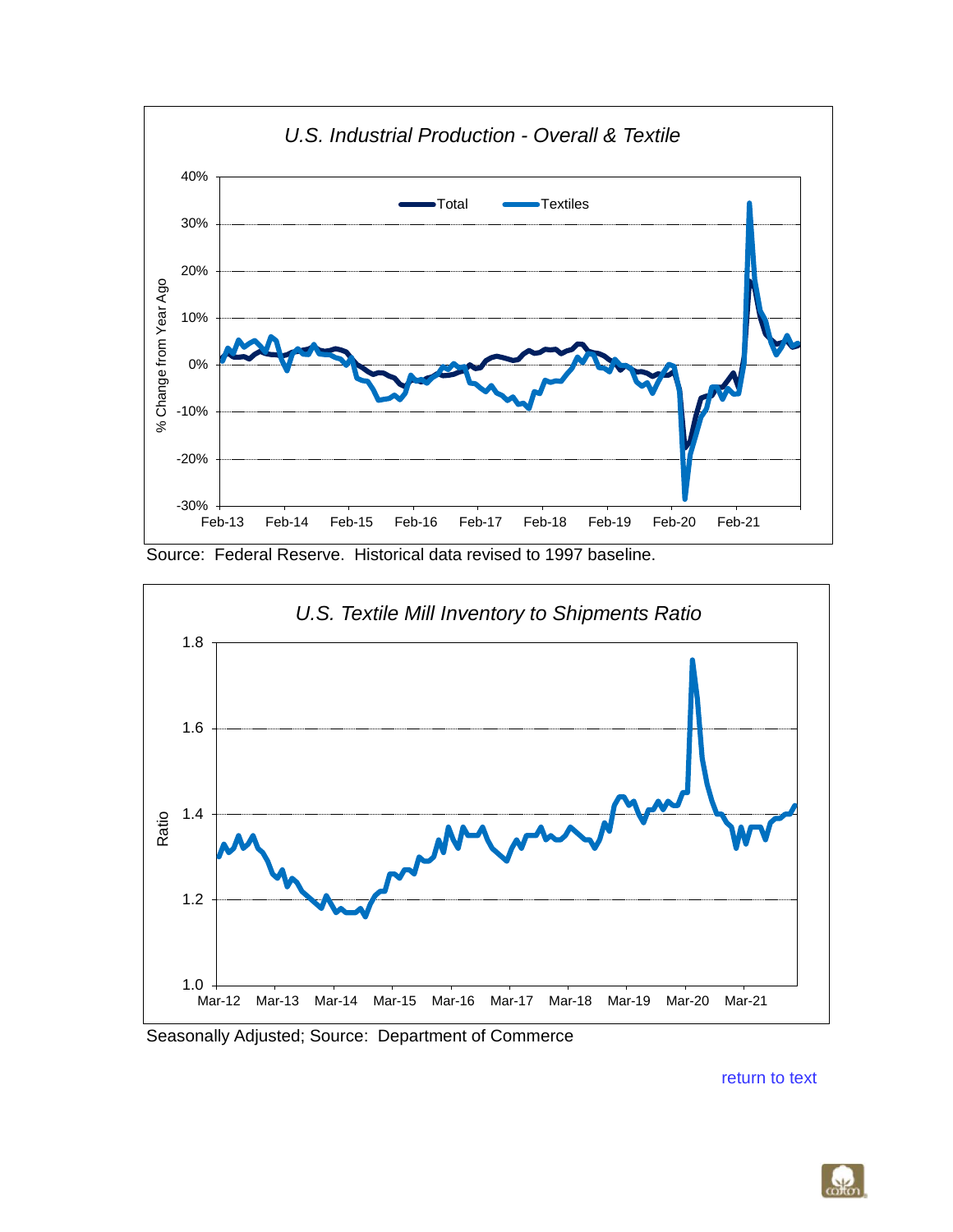<span id="page-9-0"></span>





Source: Bureau of Labor Statistics

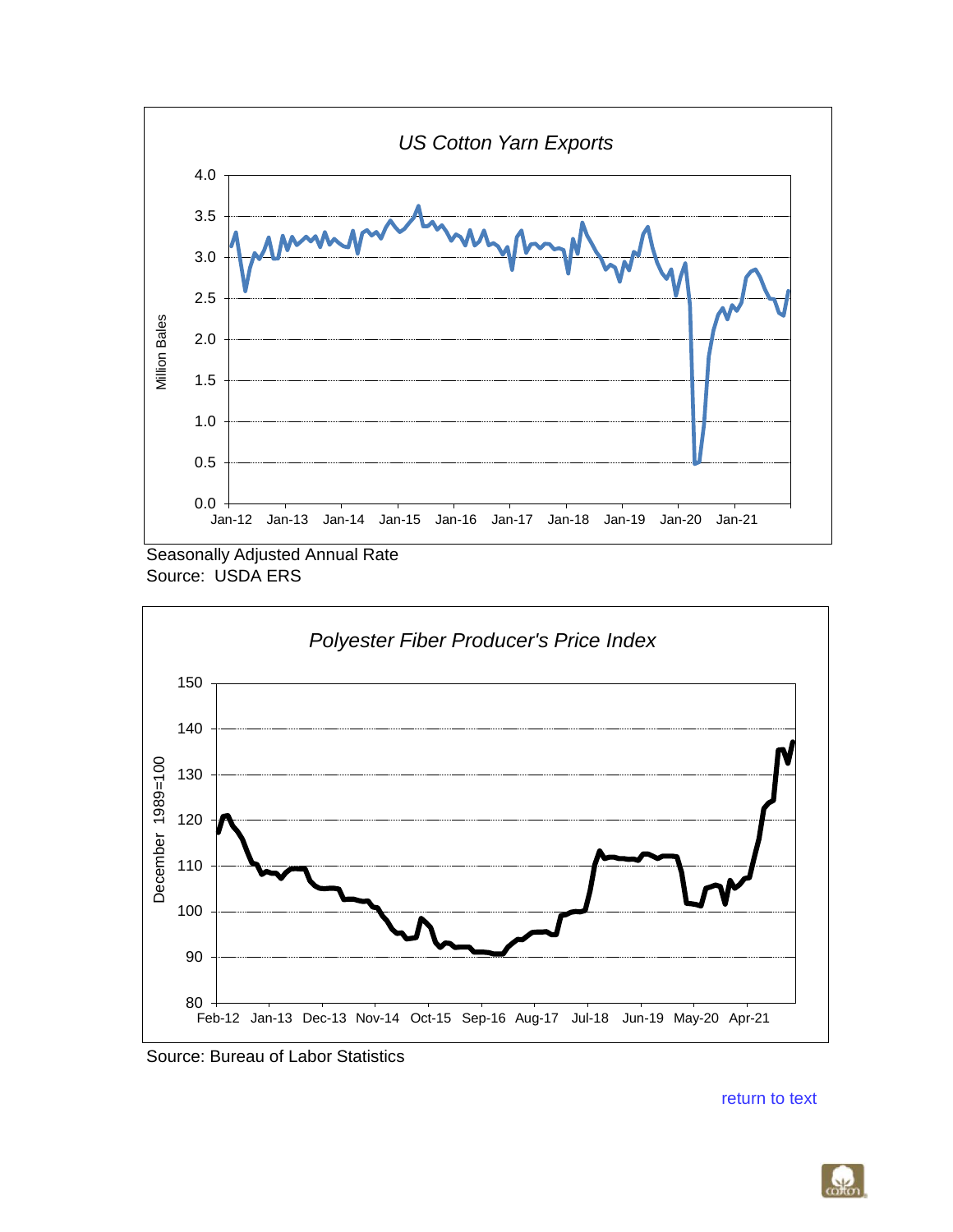<span id="page-10-0"></span>

<sup>\*</sup>Based on chained 2005\$.



[return to text](#page-0-0)

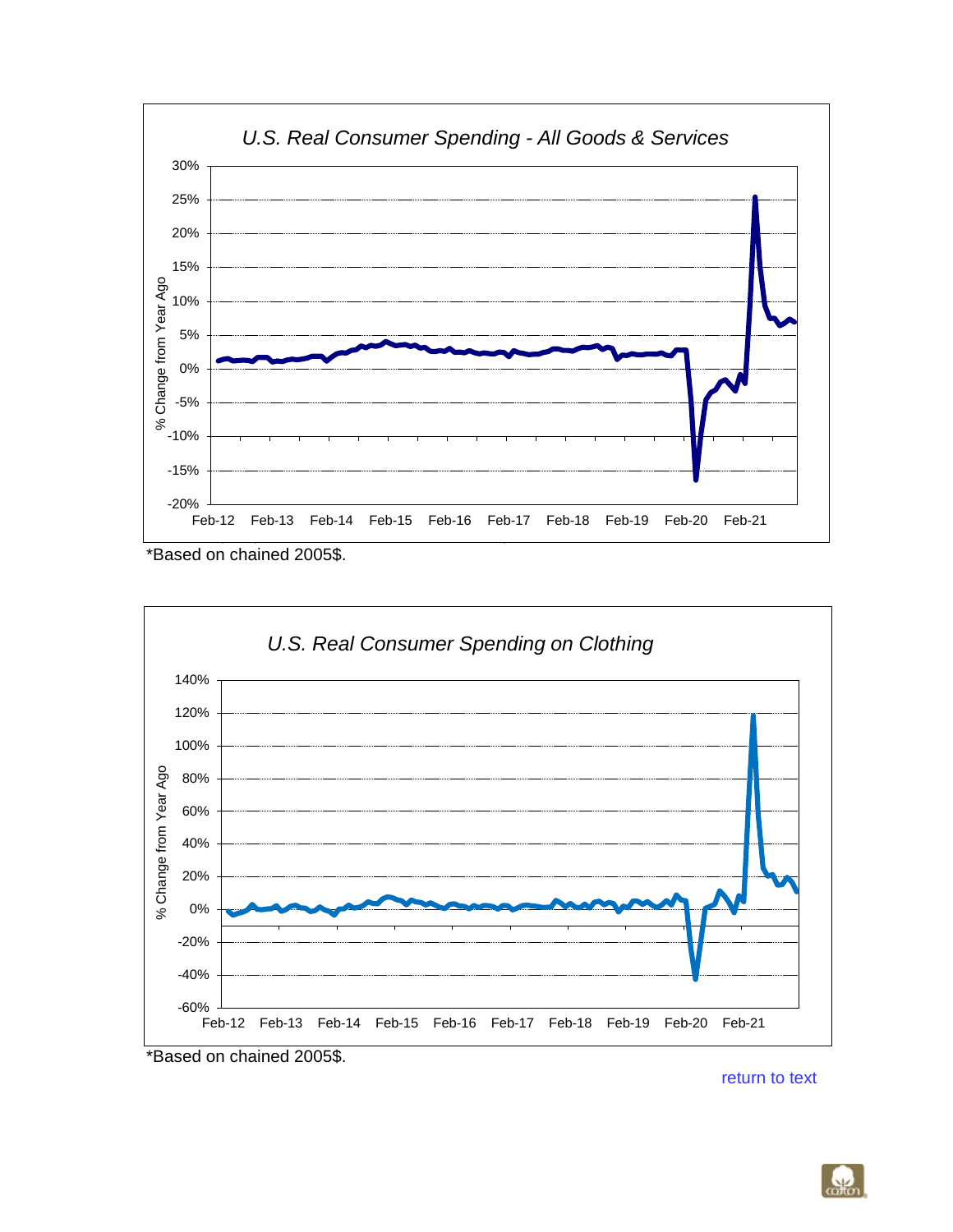<span id="page-11-0"></span>





Source: Bureau of Labor Statistics

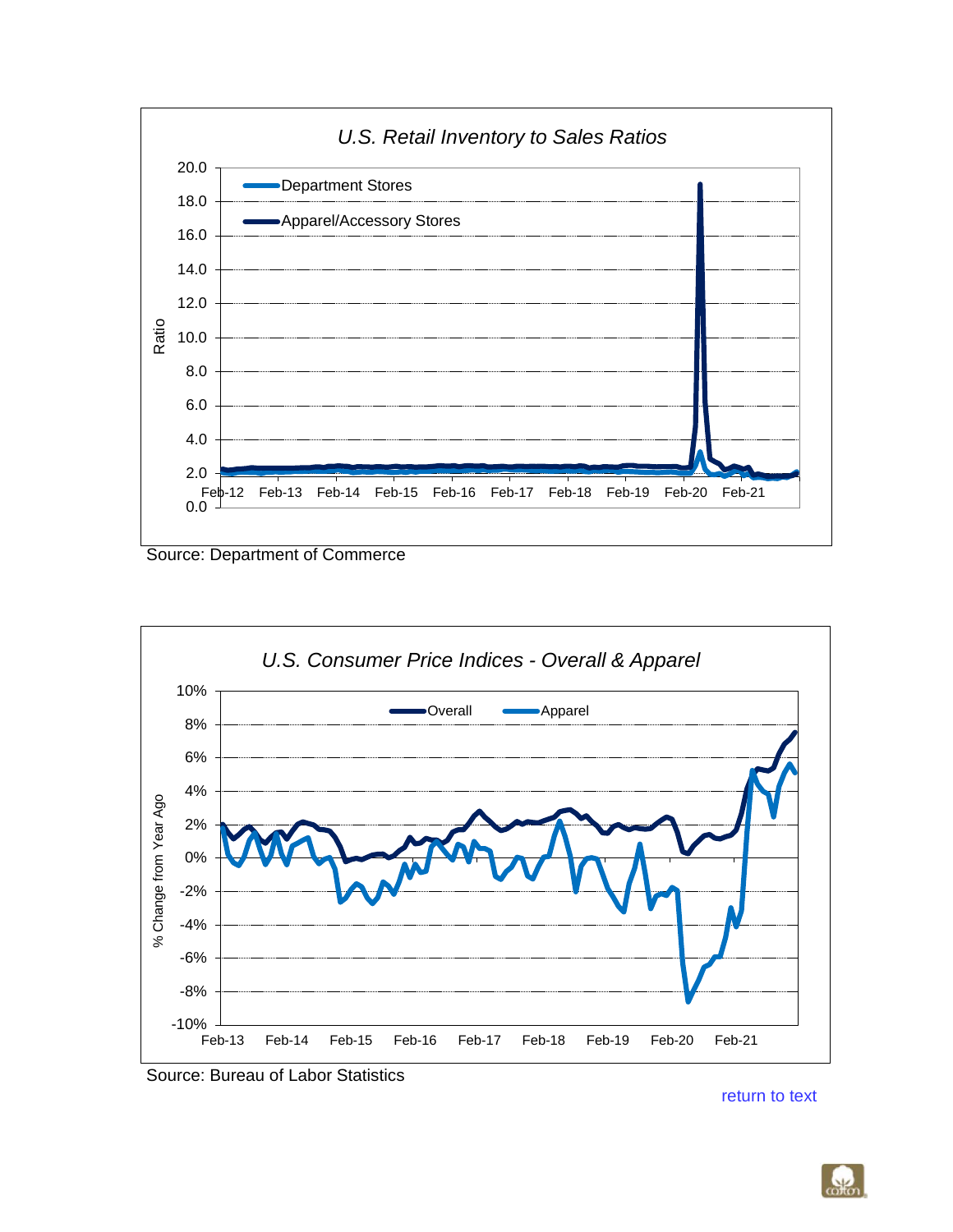<span id="page-12-0"></span>

Source: Federal Reserve



Source: Reuters

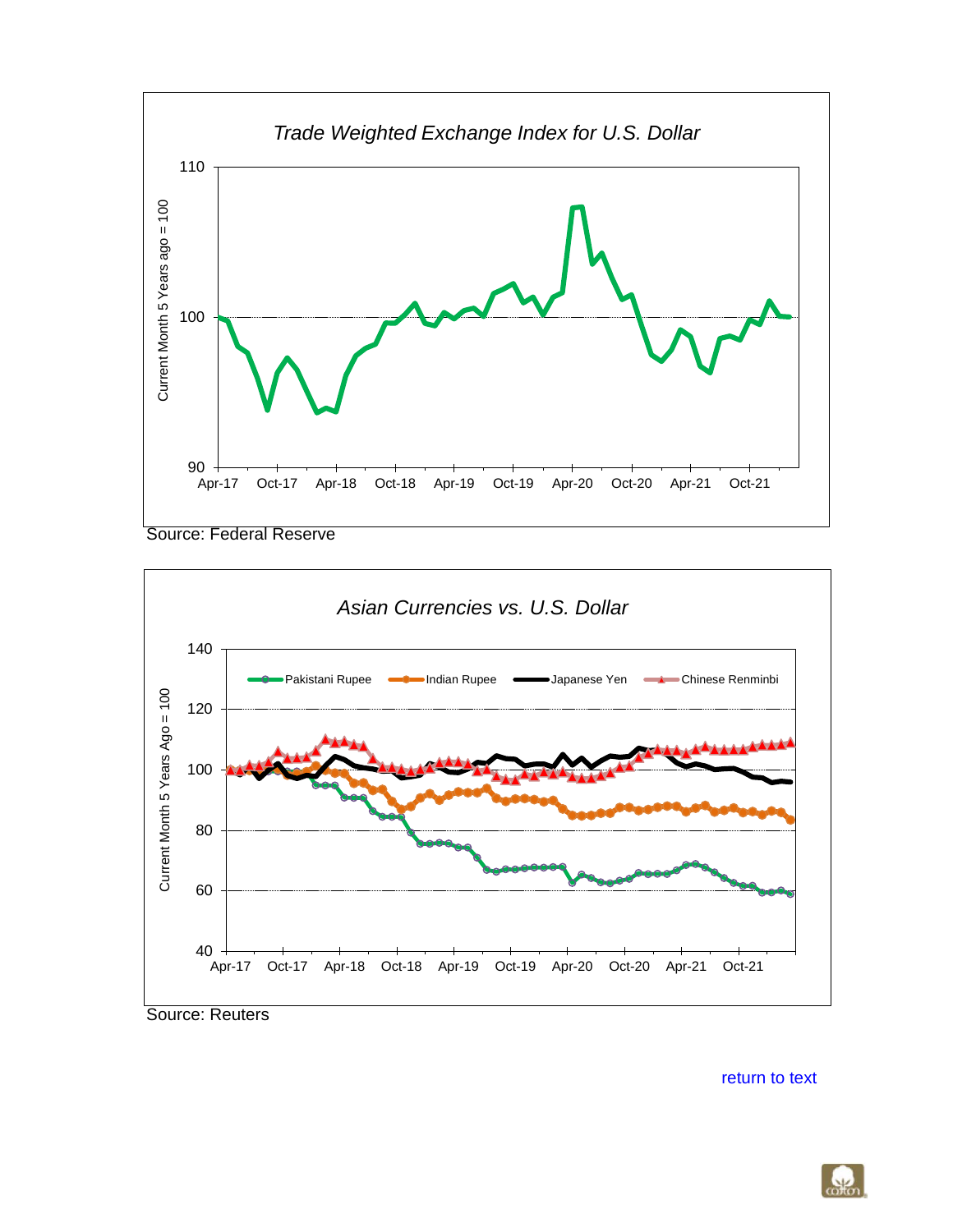<span id="page-13-0"></span>

Source: Reuters



[return to text](#page-0-0)